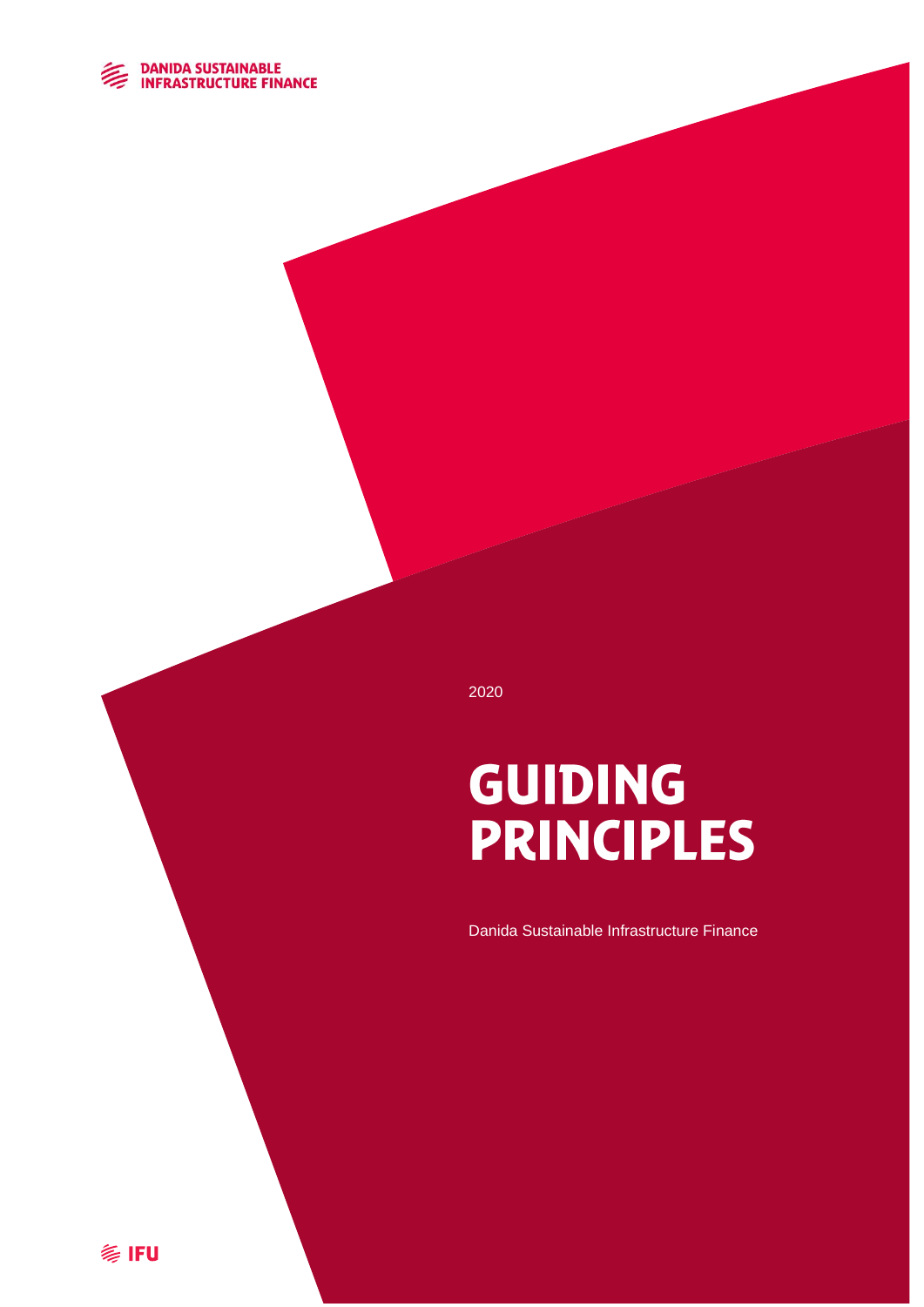

#### **Introduction**

This paper includes a vision and mission, and guiding principles, for the use of Danida Sustainable Infrastructure Finance (DSIF) and how the loan facility contributes to the overall Sustainable Development Goals (SDGs).



Danida Sustainable Infrastructure Finance was established in 1993 (then called Mixed Credits). Over the years, DSIF has built a track record of providing access to finance for sustainable infrastructure. This has been achieved by providing soft loans to projects totaling almost 18,7 billion DKK in 31 countries across Africa, Asia and Latin America, where Danish representations in partner countries play a key role in the strategic and complementary use of the instrument.

The annual frame for Danida Sustainable Infrastructure Finance is app. 400 million (FL2020). The projects financed under DSIF typically has a contract value of 500 million to 1 billion DKK. The Minister for development Cooperation approves all projects under DSIF, while the Investment Fund for Developing Countries has the technical and operational responsibility for the implementation [\(https://www.ifu.dk/danida-sustainable-infrastructure-finance-dk/\)](https://www.ifu.dk/danida-sustainable-infrastructure-finance-dk/)

## **Vision and mission**

Danida Sustainable Infrastructure Finance is a facility that provides access to soft loans and can leverage finance for sustainable and climate relevant infrastructure in developing countries. A DSIF project is part of a country's national development strategy and will deliver measurable results toward the SDG's that creates growth and employment in developing countries. DSIF is tied to transfer of technology and knowhow through Danish companies,

Danida Sustainable Infrastructure Finance is: i) an integrated part of the overall Danish development assistance, ii) demand driven, iii) eases the terms of repayment for the borrowing developing countries, iv) contributes to raise private capital for financing of developing projects in selected developing countries, v) supports development projects which can neither be financed on ordinary commercial terms nor with grant assistance, vi) complements other Danish financed activities for the benefit of the recipient countries, and vii) actively involves the Danish private sector.

#### **From vision and mission to action – narrative**

The demand for investments in sustainable and climate relevant infrastructure in developing countries is huge. Quality infrastructure is positively related to the achievement of social, economic and political goals. Climate relevant sustainable infrastructure will contribute to sustainable growth. For instance, clean drinking water will improve health and living conditions, access to reliable energy will improve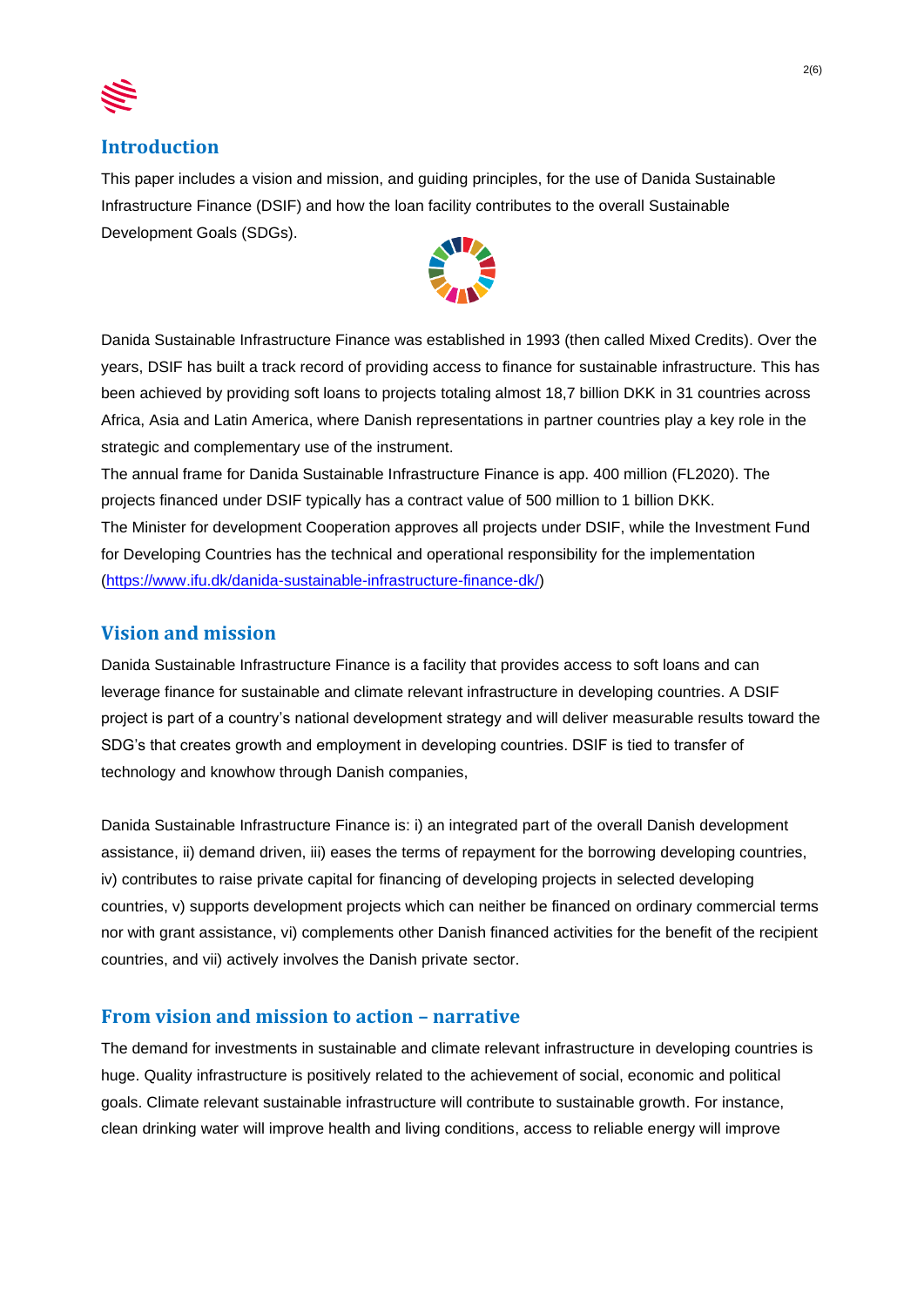

conditions for private sector activity and generally improve living conditions; better roads will reduce transport costs and enhance market access.

Danida Sustainable Infrastructure Finance contributes indirectly to poverty reduction by contributing to sustainable and transformational change in developing countries, by softening the terms of commercial loans for investments primarily in public infrastructure. The projects are based on demands and development challenges, in line with the partner countries own development strategies and sector plans.

In many developing countries access to finance is limited, both in terms of public spending and in terms of commercial financing, the latter due to high risk and/or non-commercial viability of the projects. Financial institutions consider Danida Sustainable Infrastructure Finance support as equivalent to a sovereign guarantee and therefore practically risk free. With DSIF support financial institutions can therefore offer loans to stakeholders in high risk markets.

Besides raising private capital, DSIF may also leverage additional financing from other development partners and DFI's in related investments, for instance when financing is contingent on other financial means being secured.

Danida Sustainable Infrastructure Finance brings in the knowledge and technology of private companies to provide solutions on local development challenges and thereby create shared value. DSIF support is considered a security stamp by private companies because of the value of the Danida brand in many developing countries. The Danish Ministry of Foreign Affairs' economic diplomacy can influence important stakeholders that private companies would not otherwise be able to access. This can decrease the perceived risks from the private companies in terms of engaging in high risk markets that they would otherwise find too difficult or risky.

Technical knowhow and appropriate regulatory frameworks need to be in place to ensure a viable and sustainable investment. Therefore, DSIF offers technical assistance and support to authority-to-authority cooperation, if necessary, to transfer institutional knowledge in the relevant sector area. All contracts financed by DSIF therefore also contain a training package to develop capacity for optimal operation and maintenance of the DSIF investment.

## **Principles for project selection**

The following core principles form the foundation of Danida Sustainable Infrastructure Finance project identification and selection:

**Focus countries:** Danida Sustainable Infrastructure Finance is applicable in developing countries with a GNI per capita below USD 3.995 (2020) and in accordance with OECD consensus agreement. DSIF is applicable in countries where Denmark has a representation, to increase impact in fewer selected countries with a Danish interest.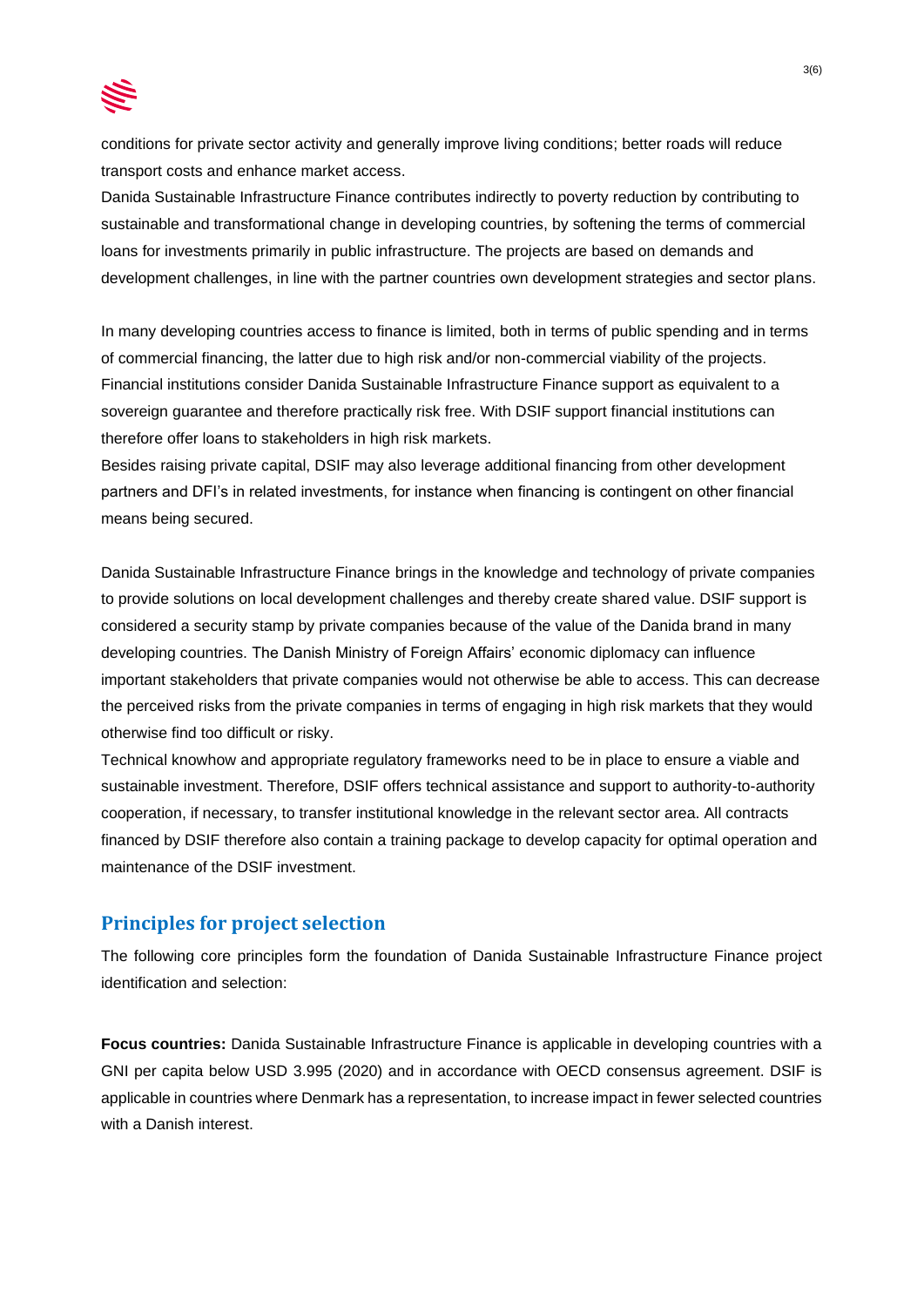

#### **Involvement of Danish companies that are internationally competitive based on "life cycle costs":**

Projects in sectors with Danish core competencies - where Danish companies provide goods with life-cycle costs that are internationally competitive - will be prioritized. This means that goods should be competitive based on not only the purchase price, but on total cost, including operating cost (e.g. cost effectiveness of energy and water efficiency). As a rule, only Danish companies can act as main contractor in DSIF projects. Therefore, as a point of departure only projects where Danish companies are internationally competitive will be selected.

**Acceptable guarantor/ministry of finance or other credit institution:** To reduce risk, an acceptable guarantor on the loan for each project is required, preferably a sovereign guarantee (ministry of finance) or other acceptable credit institution.

**Sustainable Development Goals should be reflected:** Projects will be assessed based on the extent to which they address at least one of the Sustainable Development Goals.

**Sustainability criteria:** Projects will be assessed on sustainability criteria in the following areas, including IFC performance standards and UN guiding principles for business and human rights:

- Environment & climate Projects should address adverse effects on environment or climate, supporting a transition to low carbon economy.
- Economic Projects should be economically sustainable in the long run, e.g. socioeconomic benefits should be positive.
- Institutional The institutional and organizational capacity should be in place to ensure longer term sustainability of the project, including risk management.
- Social risks and impacts Projects should address possible negative social effects on e.g. workers, community and culture.

**Country development strategy and sector plan in place:** Projects should be based on local demand and needs. This is achieved by requiring that projects are reflected in national development strategy and sector plans.

**Project size:** Projects should have a minimum size of DKK 100 million. Upper limit depends on budget available.

**Growth and employment in developing country and Denmark:** Projects should contribute to growth and employment in recipient country and/or in Denmark.

**Complementarity and synergy:** Projects considered complementary to other Danish activities development activities as well as trade and investment related activities – will be favoured. Also, scaling up or new phases of previous projects would be considered positive.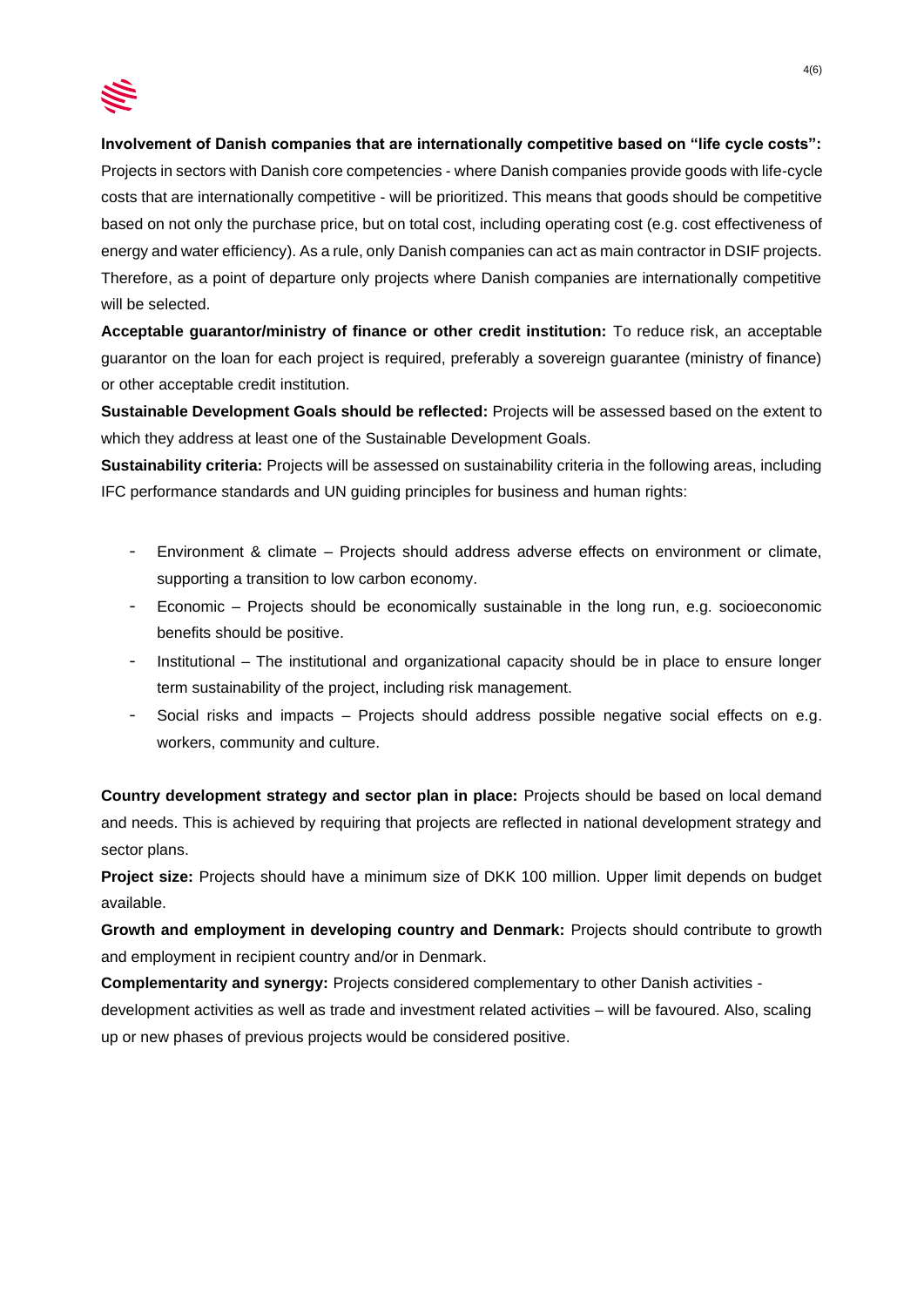

# **From projects to results (Results framework)**

DSIF's monitoring, evaluation and results documentation activities will continue to rely on the following main pillars:

- 1. Project identification, screening and appraisal methodology,
- 2. Continuous project monitoring,
- 3. Project performance rating (output/outcome indicators), and
- 4. Ex-post reviews

The project identification, screening and appraisal methodology will help to ensure that the projects selected for financing are in line with DSIF's guiding principles.

All DSIF projects are monitored closely during implementation and verified when fully implemented. DSIF will continue to strengthen the results monitoring aspects. For each project specific output, outcome and impact indicators will be developed, with baseline and targets. DSIF has specific indicators to monitor the overall impact of the DSIF facility.

DSIF's project portfolio is regularly reviewed. Reviews typically focus on sector specific project types in selected countries.

Investment Fund for Developing Countries Fredericiagade 27 1310 København K

Tel: +45 3363 7500 ifu@ifu.dk ifu.dk